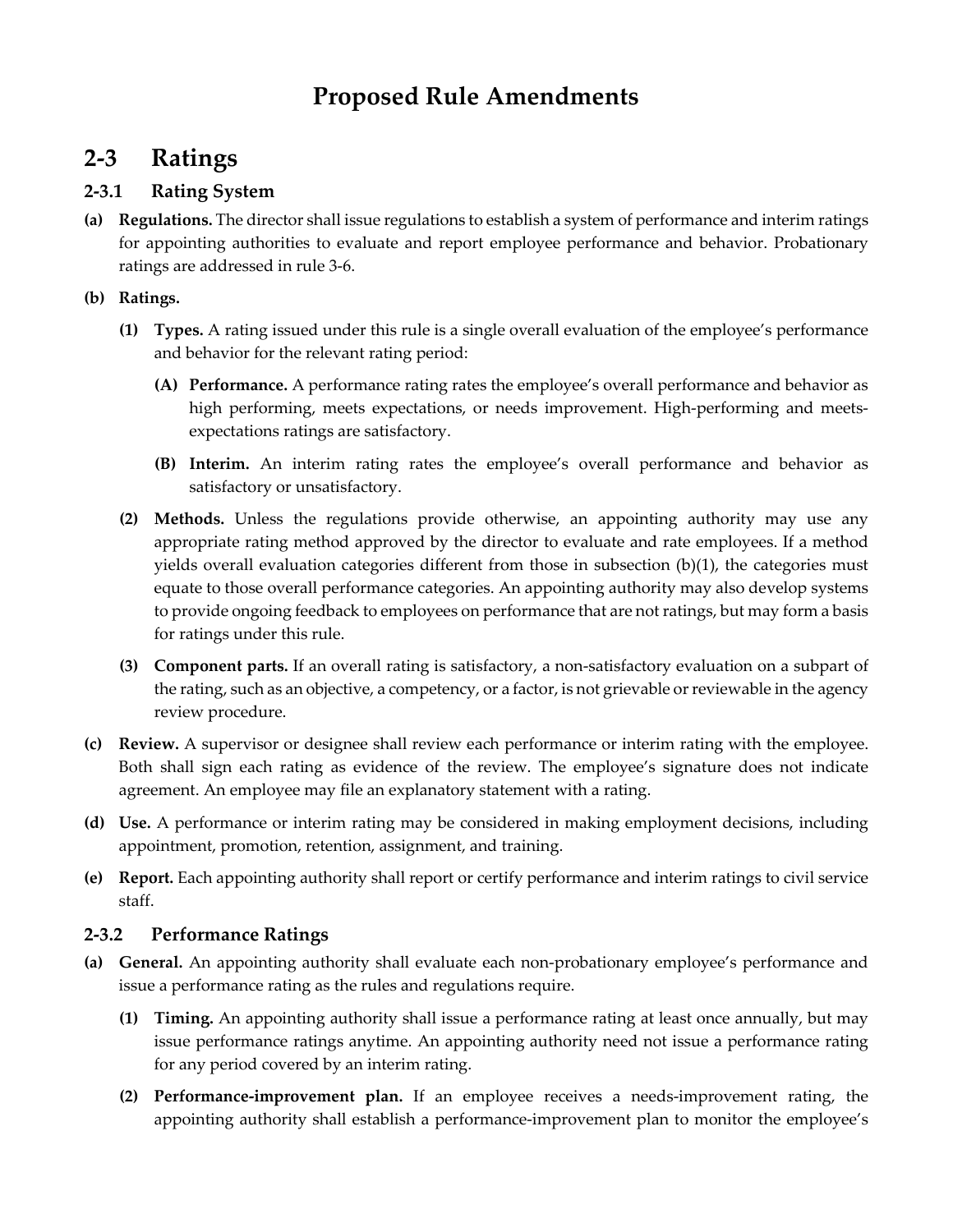performance. The plan must establish a date by which the appointing authority will issue another rating evaluating the employee's performance under the plan. If performance has not improved, the appointing authority may issue an interim rating based on performance under the plan.

**(3) Agency review procedure.** Each appointing authority shall establish a procedure for employees to obtain a review of a needs-improvement rating by the appointing authority or a designee. If a rating is not grievable, the appointing authority's review is also not appealable.

#### **(b) Compensation plans with fixed steps.**

- **(1) Satisfactory rating.** A satisfactory rating is not discipline and is not grievable or reviewable.
- **(2) Needs-improvement rating.**
	- **(A) Complaints.** A needs-improvement rating is not discipline and cannot be grieved, unless it violated rule 1-8 or rule 2-10. An employee may request review of the rating in the agency review procedure.
	- **(B) Effects.** An employee who receives a needs-improvement rating is eligible for a step increase, but is ineligible for reclassification until a later satisfactory rating is issued. A reclassification cannot be retroactive to a date before a new satisfactory rating is issued.

#### **(c) Performance-pay programs.**

- **(1) Salary review.** An appointing authority shall complete a salary review for each employee in a performance-pay program after completing a performance rating. The appointing authority shall use the rating as one factor in determining the employee's eligibility for a base-salary increase or lump-sum award authorized in rule 5-3.4.
- **(2) Satisfactory rating.** A satisfactory rating is not discipline and is not grievable or reviewable.
- **(3) Needs-improvement rating.**
	- **(A) Complaints.** A needs-improvement rating is not discipline and cannot be grieved, unless it violated rule 1-8 or rule 2-10. An employee may request review of the rating in the agency review procedure.
	- **(B) Effects.** An employee who receives a needs-improvementrating is ineligible for a performancepay award or reclassification until a later satisfactory rating is issued. Neither can be made retroactive to a date before a new satisfactory rating is issued.
- **(4) Grievances.** Performance-pay awards are discretionary. An employee cannot grieve or appeal a performance-pay action, unless specifically permitted in this rule or regulations.
	- **(A) Permitted.** An employee aggrieved by the following performance-pay actions may file a grievance:
		- **(1)** The employee's base salary is reduced.
		- **(2)** The appointing authority does not rate the employee's performance at least once annually.
		- **(3)** The performance-pay action violates rule 1-8 or rule 2-10.
	- **(B) Prohibited.** Non-grievable performance-pay actions include: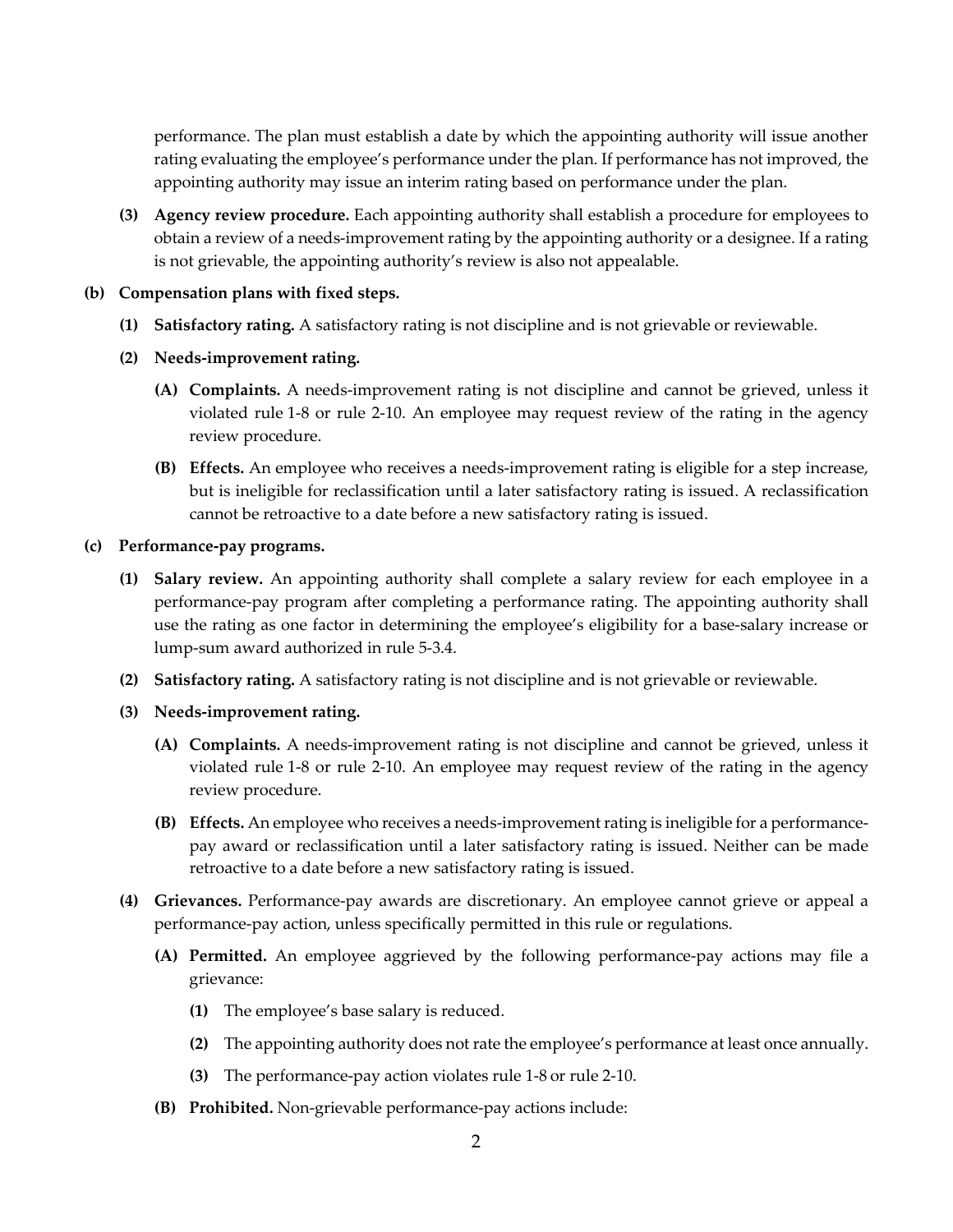- **(1)** The amount of a performance-pay award.
- **(2)** The failure to receive an award.
- **(3)** The distribution of an award between base-salary increase and lump-sum award.
- **(4)** Another employee's performance rating or award.
- **(5)** The decision to include a position in or exclude a position from a performance-pay program.
- **(6)** The performance-pay program itself, including performance standards, agency evaluation methods, rating categories, and agency salary-range subdivisions.

#### **2-3.3 Interim Ratings**

- **(a) Interim ratings.** An appointing authority may evaluate the performance and behavior of an employee, including a probationary employee, and issue an interim rating anytime.
- **(b) Rating period.** If an appointing authority issues an unsatisfactory interim rating but does not dismiss the employee, the appointing authority shall establish in writing a follow-up rating period. If an employee is suspended, on an unpaid leave of absence, or on extended sick leave, the period is automatically extended by a period equal to the absence. Within 28 days after its end, an appointing authority may extend in writing the period's length to a total of up to 12 months. An extension cannot be grieved.
- **(c) Follow-up interim rating.** The appointing authority shall evaluate the employee's performance and behavior during the follow-up rating period and issue another interim rating. The appointing authority shall issue the rating or extend the rating period by 28 days after the period ends. If the appointing authority fails to timely issue the rating or an extension, the employee may request its issuance in writing to the appointing authority's human resources director. If the appointing authority fails to issue a rating or an extension within 14 days in writing after receiving a valid written request, the employee is returned to satisfactory standing, effective the end of the rating period.
- **(d) Discipline.** Unsatisfactory interim ratings are discipline and may be the basis for additional discipline, up to and including dismissal.
- **(e) Grievances.** 
	- **(1) Non-probationary.** A non-probationary employee who receives an unsatisfactory interim rating may grieve the rating.
	- **(2) Probationary.** A probationary employee who receives an unsatisfactory interim rating may grieve the rating only as provided in rule 3-6.4.
- **(f) Effects.** An employee who receives an unsatisfactory interim rating is ineligible for a step increase, performance-pay award, or reclassification until a later satisfactory rating is issued. Any such action cannot be retroactive to a date before a new satisfactory rating is issued. The period under an unsatisfactory rating is not qualifying time for a step increase or reclassification.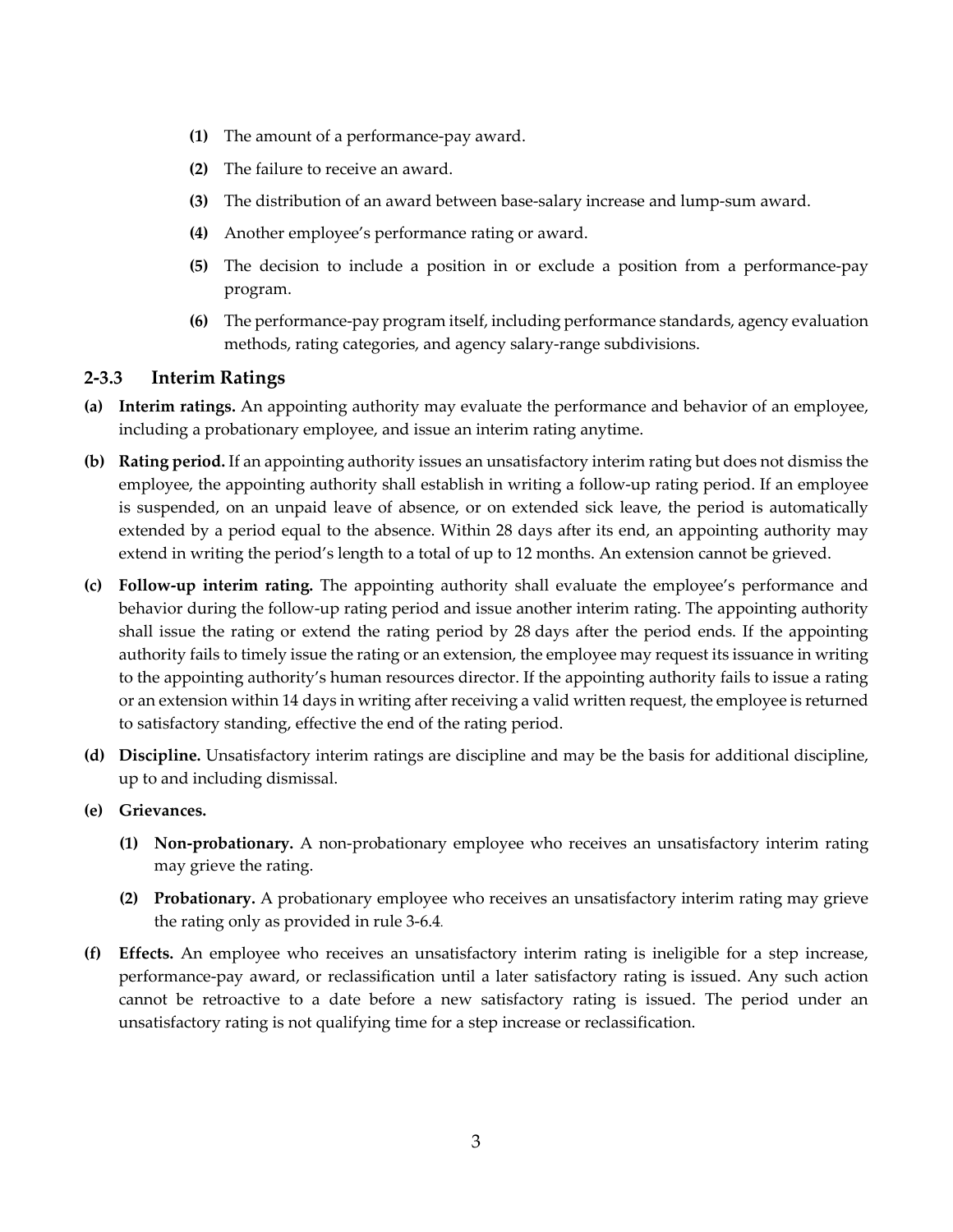# **2-6 Discipline**

## **2-6.1 Discipline**

\* \* \*

- **(c) Forms of discipline.** Permissible discipline includes the following:
	- **(1)** An unsatisfactory probationary rating or interim rating.
	- \* \* \*

## **3-6 Probation and Status**

### **3-6.1 Probationary Period**

- **(a) Employee without status.** A newly appointed employee who lacks status in the classified service when appointed must satisfactorily complete a working test period called a probationary period and receive a satisfactory probationary rating at its end as a condition of continued employment.
- **(b) Employee with status.** An employee with status who is appointed to a classification where the employee does not have status must satisfactorily complete a working test period called a probationary period and receive a satisfactory probationary rating at its end as a condition of continued appointment in that position, unless otherwise provided in the regulations.
- **(c) SES and SEMAS.** This rule does not apply to appointees to positions in the senior executive service and senior executive management assistant service.

### **3-6.2 Probationary Period Length**

- **(a) Minimum length.** Unless a probationary appointment is terminated or rescinded, an appointing authority shall evaluate each probationary employee's performance and behavior and issue a probationary rating. The minimum probationary period is 12 months of full-time employment or 18 months of less-than-full-time employment. An appointing authority may, however, issue an interim rating to a probationary employee anytime during a probationary period.
	- **(1) Full-time.** An appointing authority shall rate a full-time probationary employee after 6 and 12 months of employment. The appointing authority shall also rate a probationary new hire after 3 months.
	- **(2) Not full-time.** An appointing authority shall rate a probationary employee not working full-time after 9 and 18 months of employment. The appointing authority shall also rate a probationary new hire after 3 months.
- **(b) Extension.** If the appointing authority determines that (1) the probationary period has been insufficient to adequately test a probationary employee or (2) a probationary employee's performance and behavior have been unsatisfactory, the appointing authority may extend the probationary period. Any extension beyond a total of six months requires the director's approval. The appointing authority shall give written notice of any extension to the employee. An extension cannot be grieved.
- **(c) Automatic extension.** If an employee is suspended, on an unpaid leave of absence, or on extended sick leave, the probationary period is automatically extended by a period equal to the absence.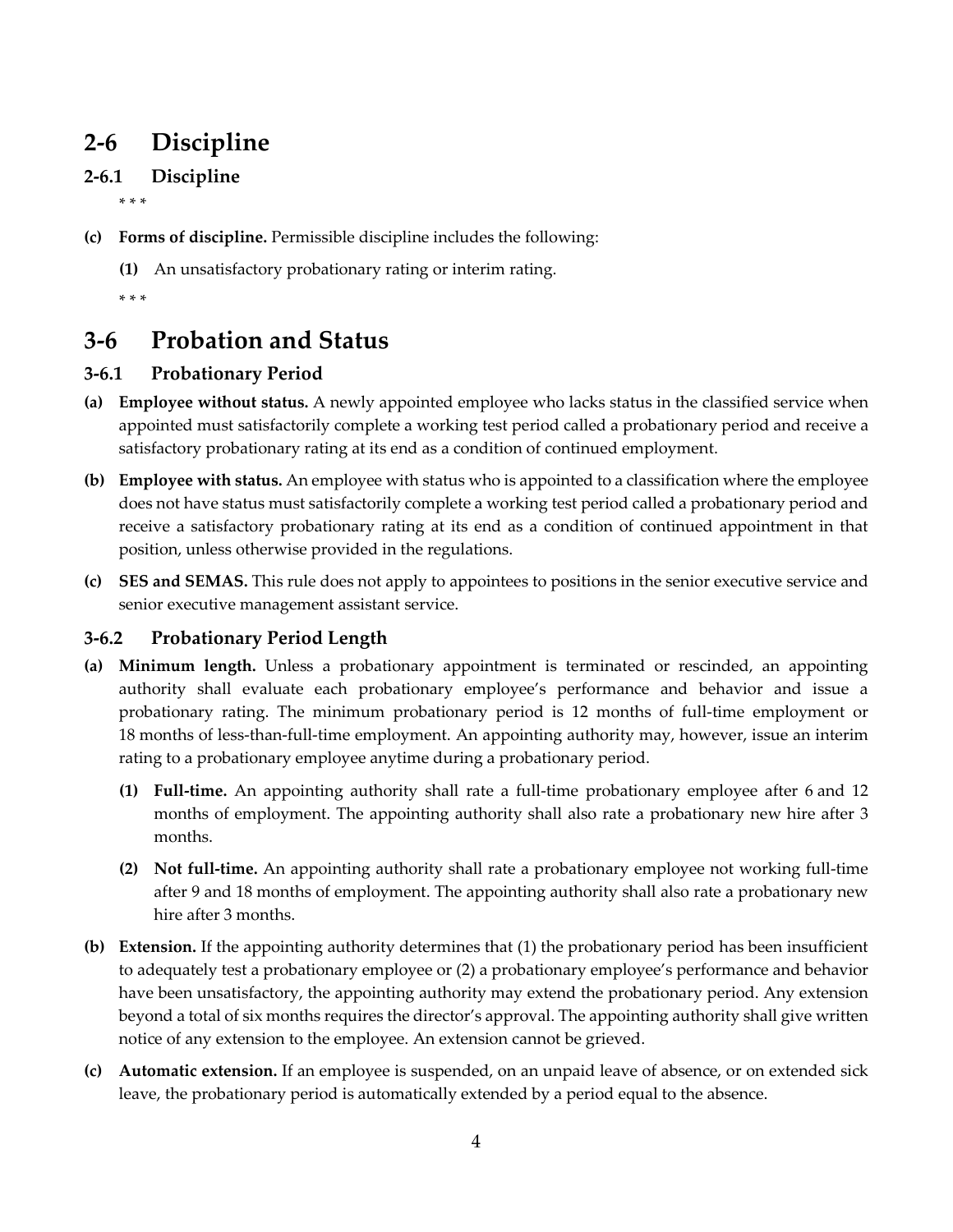- **(d) Review.** A supervisor or designee shall review each probationary rating with the employee. Both shall sign each rating as evidence of the review. An employee's signature does not indicate agreement. An employee may file an explanatory statement with a rating.
- **(e) Satisfactory rating.** A satisfactory probationary rating is not discipline and is not grievable or reviewable.
- **(f) Unsatisfactory rating.**
	- **(1) Discipline.** An unsatisfactory probationary rating is discipline and may be the basis for additional discipline, up to and including dismissal.
	- **(2) Grievance.** An employee may grieve a probationary rating only as provided in rule 3-6.4.
	- **(3) Effects.** An employee who receives an unsatisfactory rating is not eligible for a step increase, performance-pay award, or reclassification until a later satisfactory rating is issued. Any such action cannot be retroactive to a date before a new satisfactory rating is issued. The period under an unsatisfactory rating is not qualifying time for a step increase or reclassification.
	- **(4) Record.** The employee's employment record must reflect any unsatisfactory rating.
- **(g) Failure to issue.** An appointing authority shall issue a probationary rating or extend the probationary period by 28 days after a rating period ends. If an appointing authority fails to timely issue a rating or an extension, the employee may request its issuance in writing to the appointing authority's human resources director. If the appointing authority fails to issue a rating or extend the probationary period within 28 days after receiving a valid written request, the employee is deemed to have received a satisfactory rating for the period.

#### **3-6.3 Unsatisfactory Service**

- **(a) Employee without status.** If an employee without status does not perform satisfactorily during a probationary period, the appointing authority may issue an unsatisfactory rating and dismiss or otherwise discipline the employee anytime.
- **(b) Employee with status.** If an employee with status is appointed to a new classification and does not perform satisfactorily during the probationary period, the appointing authority may, issue an unsatisfactory rating anytime and (1) dismiss or otherwise discipline the employee or (2) rescind the appointment and demote the employee.

### **3-6.4 Grievance of Probationary Rating or Discipline**

- **(a) Probationary employee without status.** A probationary employee without status who is dismissed or otherwise disciplined can only grieve within the agency steps of the civil service grievance procedure. The employee cannot appeal the appointing authority's final determination to civil service staff, unless the discipline violated rule 1-8 or rule 2-10.
- **(b) Probationary employee with status.**
	- **(1) Rescission and demotion.** If an appointing authority demotes a probationary employee with status to a classification level not less than that occupied immediately before the probationary appointment, the employee can only grieve the rescission and demotion as provided in rule 8-1. The employee cannot appeal the appointing authority's final determination, unless the discipline violated rule 1-8 or rule 2-10.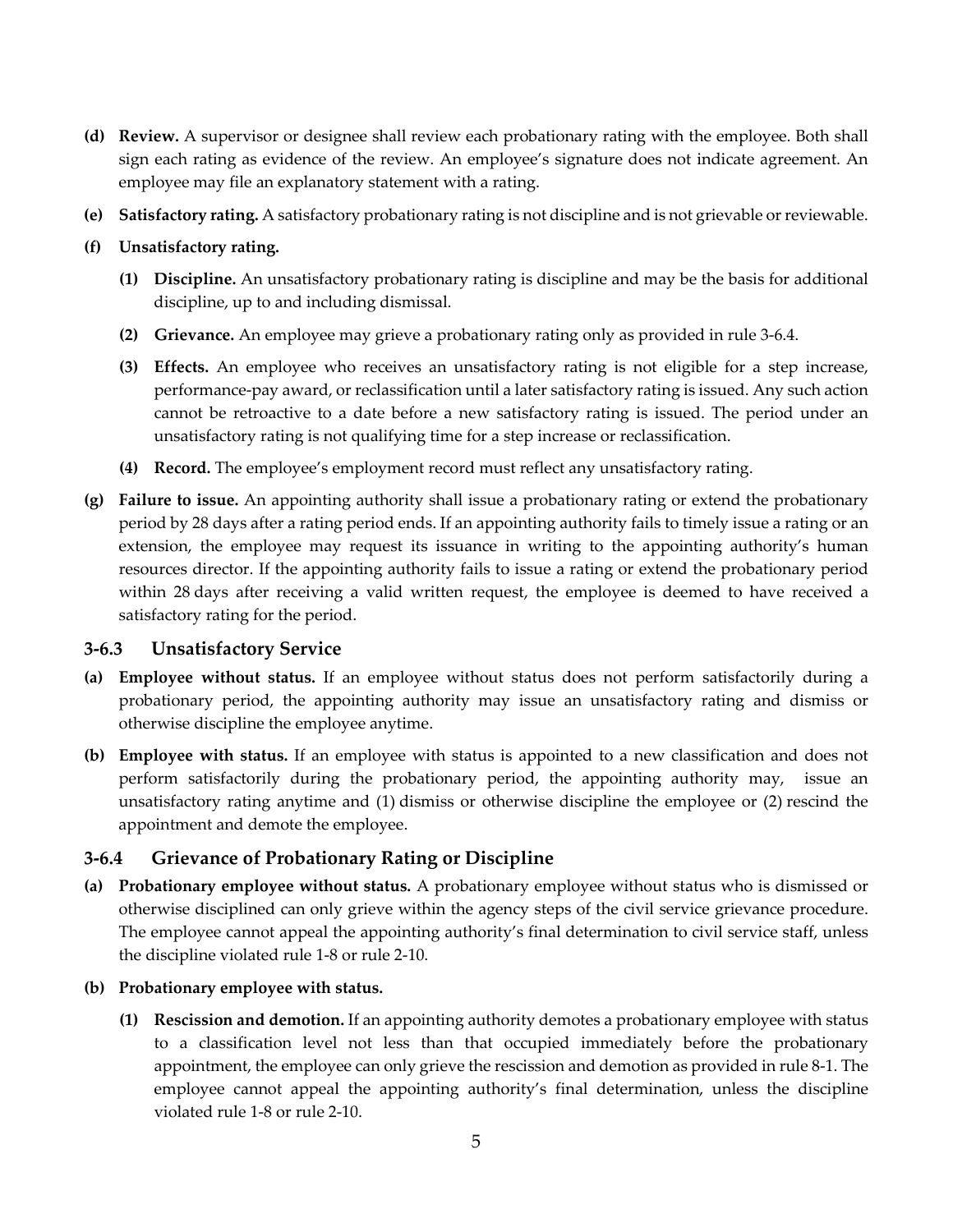**(2) Other discipline.** A probationary employee with status who is dismissed or disciplined other than as provided in subsection (b)(1) may grieve the discipline. The appointing authority must demonstrate just cause for the discipline in any appeal.

### **3-6.5 Status**

An employee who is appraised, qualified, and properly appointed and satisfactorily completes the probationary period for a career appointment has status while continuously employed in the classified service. An employee who attained status and later accepts an appointment to a position at a different classification level continues to have status at the former classification level while continuously employed in the classified service. An employee separated with a break in continuous service loses previous status in all classes upon rehire and is treated as newly appointed. An employee whose appointment is revoked under rule 3-7 cannot earn status at that classification and classification level or credit for qualification purposes during the period before revocation.

## **5-3 Compensation Schedules**

**\* \* \***

### **5-3.4 Operation of Compensation Schedules**

- **\* \* \***
- **(b) Schedules with steps.** If the compensation plan creates steps in the pay range, an employee receives pay increases in the amounts and at the intervals provided in the compensation schedule for the employee's classification level. An employee under an unsatisfactory probationary or interim rating is ineligible for a step increase.

**\* \* \***

**(c) Performance-pay programs.**

**\* \* \***

**(2) Performance-pay awards.**

**\* \* \***

- **(B) Performance ratings.**
	- **(1)** An employee who receives a needs-improvement performance rating or an unsatisfactory interim rating is ineligible for a base-salary increase or lump-sum award.
	- **(2)** The base salary of an employee who receives an unsatisfactory interim rating may be reduced in accordance with the compensation plan.

**\* \* \***